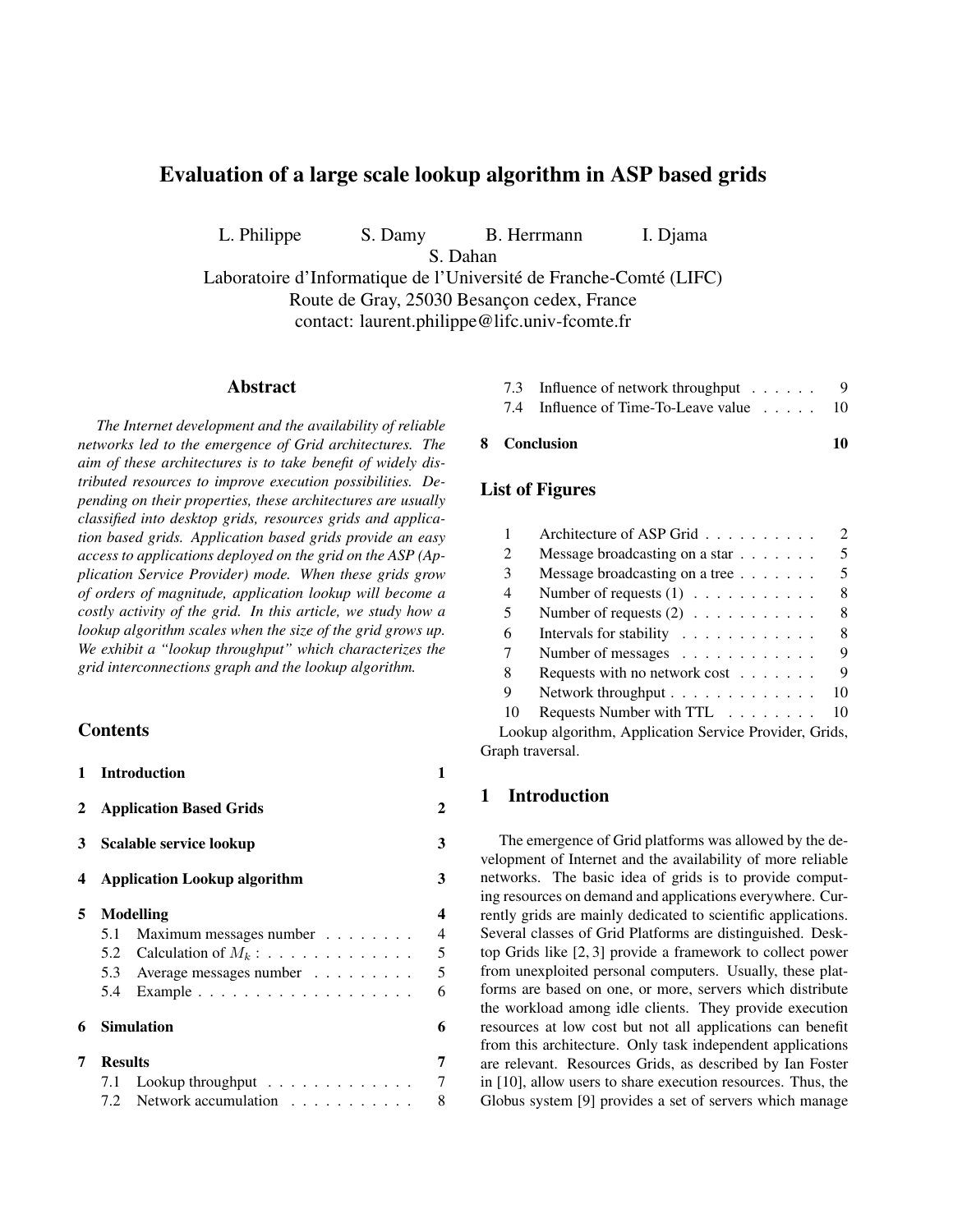and allocate the resources to applications. This kind of platform is dedicated to the execution of parallel applications made of a set of tasks that communicate using a standard parallel communication layer as MPI. This means that only parallel programming experts can use these platforms and program the applications that will be executed. However, people may be interested in using the grid power without being experts in parallel programming or computer scientists. The basic idea of the applications based grids is that providers put applications at clients disposal. These applications run on powerful machines but are simple to access, as clients just have to send the parameters of their executions. This approach is normalized by the Global Grid Forum through the GridRPC [16] interface. This interface defines a simple RPC-like programming interface for accessing applications on a grid.

This application oriented approach is not limited to scientific applications and may be used by general purpose applications. In this case, the dedicated middleware is generally composed of three different roles: a service lookup, servers and clients. Examples of middleware platforms for scientific applications are DIET [6], a scalable Corba-based environment, Netsolve presented in [1, 19] and NINF described in [21]. In these platforms, the lookup function is centralized in an agent. This means that every client of the platform accesses the agent to choose the best available server. However, to provide access to a larger and geographically distributed set of services these platforms must be able to scale up. In the DIET case, scaling up is achieved by interconnecting several lookup agents in an overlay network. In this case, the middleware has to provide a distributed localization service or lookup service to find available servers. Localization is usually done by broadcasting search requests on the overlay network. However, broadcasting is very throughput consuming and must be controlled to avoid network overflow.

In this paper, we study the capability for a network of interconnected agents (overlay network) to support this localization service. In the first section, we introduce the model of application based grids. In the second section, we present the service lookup problematic, its application domain and related works. Then, we describe the algorithm used to broadcast service localization requests. In the forth part, we propose a model of the localization problem and we give details on its simulation using the SimGrid simulator. Finally, we present the results obtained when carrying out the simulations, analyze them and conclude.

# 2 Application Based Grids

The notion of service does not have the same meaning depending on the context. In distributed systems, services are applications provided to users through interfaces. In grid middleware, services are rather components offering system functionalities to applications executing on the grid. We use the term of application based grids to name the context of our work. Application Based Grids (ABG) define grid middlewares providing simple access to applications distributed on the computer grid. The GridRPC [15] model is an interface to application based grids. ABG are a tentative to merge Application Service Provider (ASP) with grid computing. Most of the application based grids lay on a three parts architecture, as shown on figure 1:



**Figure 1. Architecture of ASP Grid**

- the server, a Network Enabled Server or NES, provides a service. The server encapsulates an application or a library and makes it accessible by clients. Note that, in the following, the meaning associated with service is a type of application that is accessible through an interface, as in most distributed systems.
- the client accesses the grid to get results from an application with its own parameter set. It may be some kind of interactive tool or interpretor like Mathlab as well as a program. One of the advantages of ABG is that clients do not have to install large applications on their computers as they use them remotely.
- the lookup **agent**, is in charge of recording the services available on the grid. When a client looks for a service, it sends a request to the agent.

This architecture is common to other distributed computing environments. In fact, this is the common way for client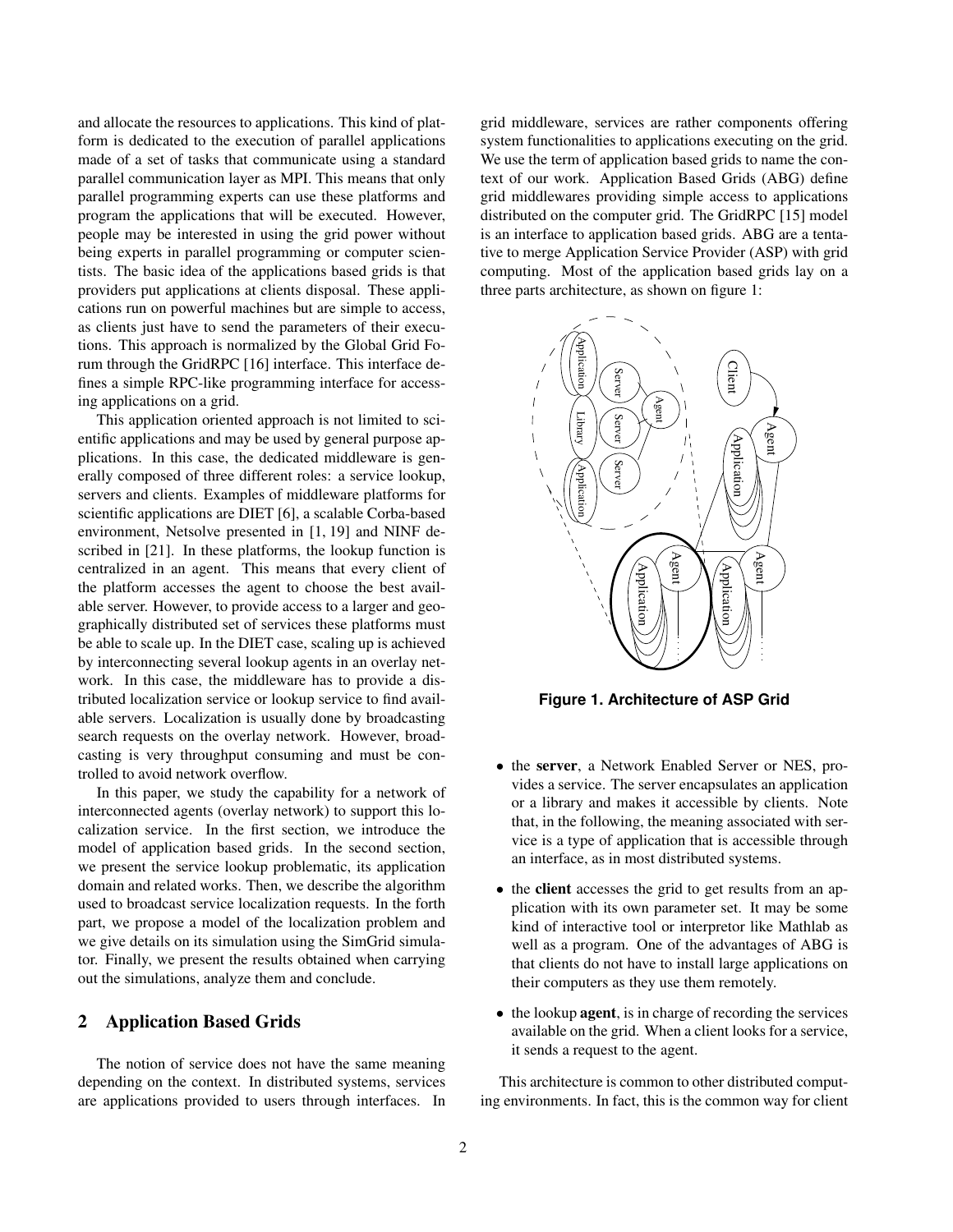to find servers in most Remote Procedure Call or Remote Method Invocation based platforms. However, the difference comes from the semantics associated with the lookup request. Some particularities of the ABG, compare to RPC or RMI platforms, are the size of the parameters and the resources consumed by one request. These particularities must be taken into account by the lookup agent.

Basic ABG implementations manage applications and servers in a campus or a company department. Applications and servers are made available to clients through an agent. Clients send their requests to this entry point which chooses or selects the best available server. This agent gives an access only to applications local to the department. So its application offers set is limited. By interconnecting different access points (agents), a larger set of services may be proposed to clients and the choice for executing one type of application will be made on a larger set of servers. In this case, agents must cooperate to implement a lookup function to find and select remote servers.

#### 3 Scalable service lookup

To increase the number of services proposed, application based grids may be interconnected. We may assume that this interconnection will be extended worldwide one day. This means that the lookup service associated with a ABG must scale up. Several propositions exist in the domain of scalable lookup services and discovery algorithms.

The Corba Trader defines an interconnection graph to forward lookup requests in the trader federation as presented in [17]. To search for a service in the trader federation, the algorithm used broadcasts requests to the neighborhood until a defined Time To Leave (TTL) value is reached, on a Breadth First Search (BFS) mode. Other wellknown distributed platforms provide lookup servers interconnection by adding references to other lookup agents as in Jini [20] or SDS [7] where administrators can interconnect lookup servers on a hierarchical scheme.

The lookup issue has also become popular thanks to the peer-to-peer (P2P) systems. In P2P systems, peers are looking for data or files stored somewhere on the network. Different lookup algorithms and architectures were tested on these networks. These algorithms may be classified as centralized or distributed. In centralized lookup algorithms, as Napster [18], location information are centralized on a server and the client accesses this server when he looks for a file. However, this does not scale well when the number of clients grows. Distributed algorithms try to avoid this bottleneck by distributing the location information among multiple nodes. Distributed algorithms are either based on super nodes sharing location information, as in FastTrack or gnutella [11, 14] or on data structures as Distributed Hash Tables DHT [13]. These algorithms lay on an infrastructure which has to be administrated or all the nodes do not play the same role in the lookup algorithm. The Gnutella P2P system used, in its early 0.4 version described in [5], an algorithm that is totally distributed on pairs. The lookup request was first sent to the neighbors of the initiating peer. Then, if the resource was not found on these peers, the request was sent to their neighbor peers, one hop further. Every wave of requests increments the hop count until it finds the resource. This algorithm led to a network overflow: as the network size has grown up, the number of lookup requests generated so much traffic that the peer network became overloaded. One of the solutions used to limit the lookup traffic was to limit the broadcast of requests using Time To Live (TTL). However this does not guaranty against a network overflow when the requests arrival rate is too high.

Service Based Grids are slightly different from peer networks. The request looks for an application and the resources which will be consumed by this application. When an execution may last for several hours, days or weeks, the execution server has to be carefully chosen. For this reason, the client request must be forwarded between agents in order to choose the server that best fits the execution needs. For instance, the server may proposes the best execution performances or security guaranties. In platforms like Diet or Netsolve, performance prediction is used to select the best offer before scheduling execution requests on servers. This selection implicitly balances the load between the servers. This selection makes the lookup process different from traditional lookup processes where the search is stopped when an instance is found.

# 4 Application Lookup algorithm

By interconnecting application based grids, we extend the set of application offers for the clients. Each ABG is locally managed and remains independent from the others. The interconnection of application based grid is done by a local administrator which declares the reference of other application based grid agents in the local agent, as in most lookup architectures. Then, the interconnection network of ABGs constitutes an overlay network above the Internet. The wider the ABG will be interconnected, the bigger the offers set will be and it may grow up to become world wide. The problem we face is how this interconnection network performs when the network size scales up? Probably, the load of lookup requests will grow and overloads the network as that is arisen for Gnutella. So what is the limit of requests arrival rate? How the network and algorithm parameters will affect the performances of the lookup process? These are some of the questions that we try to answer.

Of course, the answer depends on several parameters: the underlying network characteristics, the overlay network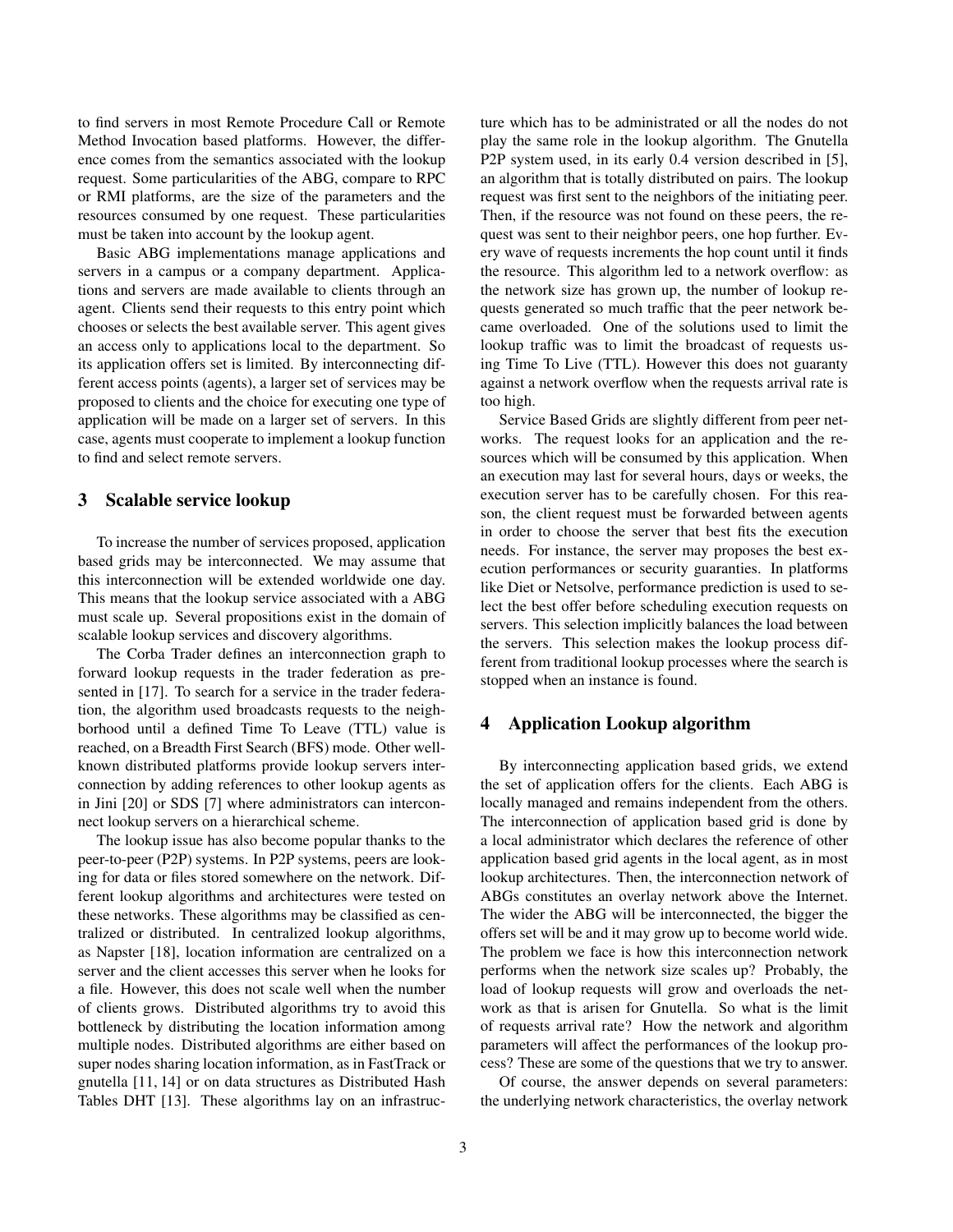interconnections, the traversal algorithm used for service lookup, etc. As the set of parameters to be evaluated is too large, we had to set some. In this paper, we mainly focus on the overlay network characteristics. One of the characteristics we want to exhibit is that the overlay network may be characterized by some kind of throughput when a steady state is reached.

The algorithm used to look for services on the overlay network is based on the multi-waves broadcast algorithm already used by Gnutella. First, the client sends its request for an application to the agent it depends on. If the agent did not record a server providing this application, it forwards the request to other agents, on the overlay network. At a first step it sends the request to its direct neighbors that can be reached at one hop and waits for their responses. If none of the neighbors know a server for the application then the agent initiates a second wave of requests which queries the neighbors one hop further. The agent continues until it reaches a max-hop count or it finds a server providing this application.

To be sure that an agent is not asked twice for the same application, each request is identified by a request identifier and the neighbors of an agent are numbered. When an agent receives a request for the first time, it records the identifier and the number of the link it has received the request on, thus it records the emitter agent. Then, it looks up its local server repository for the application requested. If the application is present, the agent replies with a proposition to the broadcasting agent and the algorithm stops. If it is not available, the receiving agent replies to the sending agent that it does not provide the application. If the agent receives a request already recorded, that means it has already given a negative answer to this request. So, it forwards it to its neighbors if the hop count is under the Time-To-Leave value.

Several answers are possible to the forwarded request. The neighbors may have a server that provides the application. In this case, the lookup algorithm stops. The neighbors may not have any offer but have neighbors that have not been contacted, in this case the lookup algorithm forwards the request to these neighbors during the following wave. Last, the neighbors may not have any offer and have no non-contacted neighbors, in this case the lookup algorithm marks the agent has ended and indicates it to the forwarder agent by sending an end message. When an agent receives an end message, it marks its neighbor as ended and does not forward more requests to this neighbor as this part of the graph is completely traversed. When all the neighbors of an agent are ended, this means that this agent is ended and the algorithm sends an end message to the father agent. When all the neighbors of the broadcasting agent are ended, this means that the graph is completely traversed and, if no proposition is received, they are no offer for this application.

This multi-waves algorithm intends to limit the number of messages sent by an agent when a server provides the application in the neighborhood of the agent. It performs well if several instances of the application are available on the network but generates more messages than a simple broadcast algorithm when few servers provide this application on a wide network. Several improvements to this algorithm are possible mainly to limit the number of exchanged messages. However, our aim is rather to evaluate the overlay network capabilities than to provide the best algorithm.

To evaluate the behavior of the algorithm when the number of interconnected agent grows up, we model its context and simulate it.

#### 5 Modelling

The agents interconnection network can be seen like a connected graph with non-oriented edges. The vertexes of the graph are the agents and the edges the links of the overlay network. Using this model, we evaluate the number of messages generated by a lookup request: first by maximizing it then by calculating an average messages number in case of a tree network.

#### 5.1 Maximum messages number

The lookup algorithm widely broadcasts requests to find an application. The request arrival rate determines the performances of the algorithm as the network may become overloaded. This arrival rate depends on the number of messages generated by a lookup request. This number of messages depends on several parameters such as the maximum hop count used to forward a request, the number of neighbors of an agent and the number of applications in the network.

If the arrival rate is low, the load generated by requests does not disturb the network traffic. But when this arrival rate grows up, some congestion can occur and have an effect on the network performances. To evaluate these consequences, we maximize the number of messages generated by one request. The traversal of the graph using the lookup algorithm, without using waves nor TTL, generates  $2 \times L$ messages (request and reply for each link), where  $L$  is the number of links.

However, when we introduce waves in the algorithm, the number of messages also depends on the graph topology. For instance on a star graph, where every vertex is connected to one central node, the number of messages is  $2 \times (N - 1)$  messages, where N is the number of vertexes. Thus, in the case presented on figure 2, there are 24 messages (two per link) for one wave on 13 nodes. In the case presented on figure 3, there are 30 messages for two waves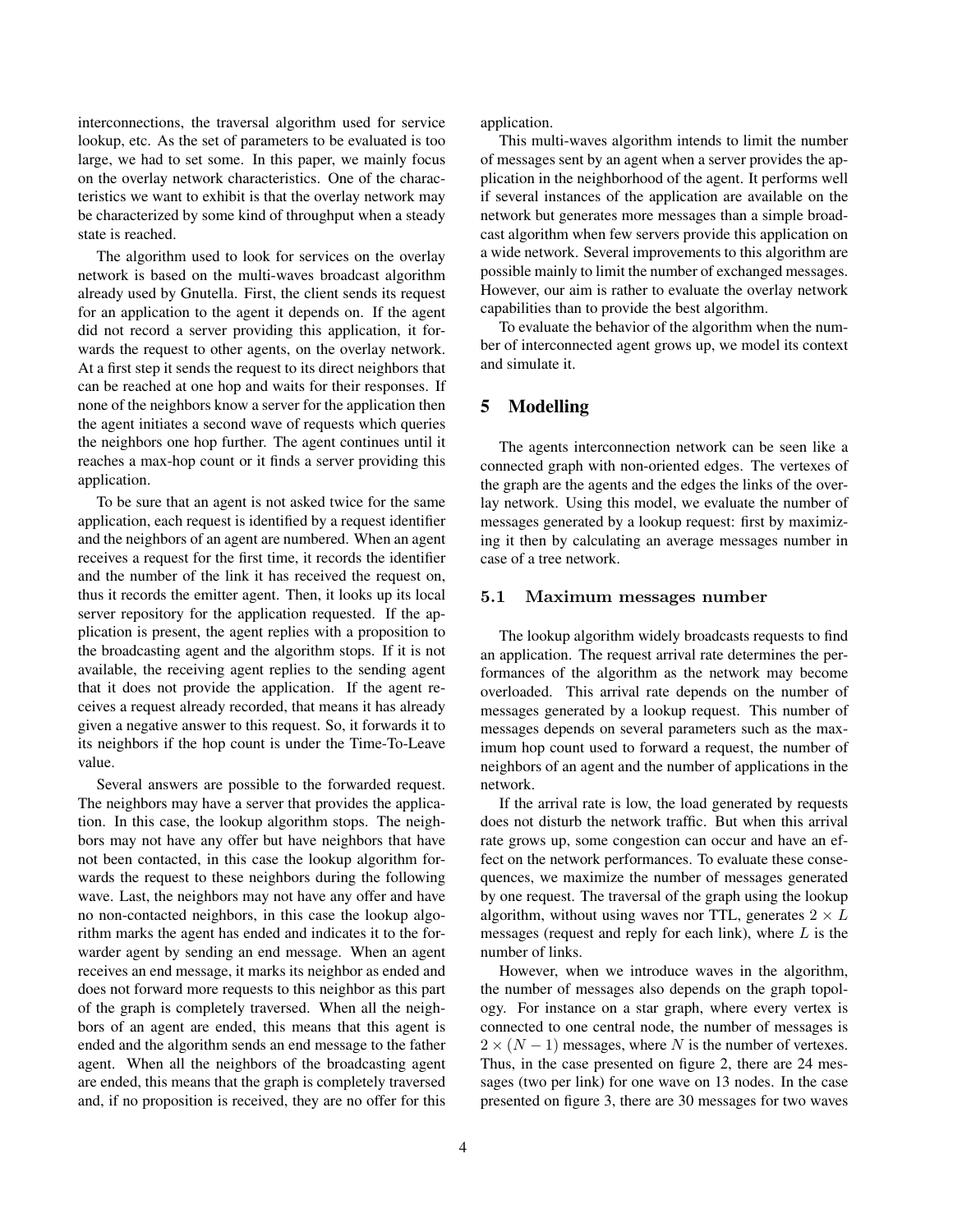

**Figure 2. Message broadcasting on a star**

on 13 nodes, 6 messages for the first wave and 24 for the second.



**Figure 3. Message broadcasting on a tree**

Let  $M_k$  be the number of messages generated by wave  $k$ . Thus, the maximum number of messages for a TTL of  $T$ is  $M_T$ .

# 5.2 Calculation of  $M_k$ :

To maximize the messages number, we assume that, from one node, the graph used is a tree, as shown on figure 3, to avoid accessing the same node twice. Then we compute the number of messages when the graph is completely traversed. The parameters used in this calculus are the following:

 $\bullet$  d, the interconnection degree, is the average number of neighbors for an agent. This means that an agent broadcasts a request to d neighbors.

•  $T$ , the maximum lookup depth, is the maximum number of hops for a request. It is also the number of waves of the algorithm. The same value is used for all agents and requests.

The number of messages generated by one wave is two times the number of agents reached by this wave: for each emitted message an agent gets a response message. The first wave generates  $2 \times d$  messages as the node has d neighbors. The second wave generates  $2 \times d^2$ . Thus, if the TTL is set to 2, the maximum number of messages is the number of messages generated by the first wave plus the number of messages generated by the second wave,  $2d + 2d^2$ . This can be generalized at wave  $k$ . The number  $V_k$  of messages needed to access all the nodes at  $k$  hops is:

$$
V_k = 2\sum_{i=1}^k d^i
$$

The number of messages generated by a request of depth  $k$  is the sum of the messages generated by the requests of waves 1 to  $k$ . Thus, the total number of messages generated by wave  $k$  is:

$$
M_k = \sum_{i=1}^k 2\sum_{j=1}^i d^j
$$

That can be simplified in:

$$
M_k = \sum_{i=1}^{k} 2(k - (i - 1))d^i
$$

This result shows the maximum number of messages generated in this case. We can note that this value has an exponential progression on the TTL value. However, all the requests do not generate the maximum number of messages. We compute a mean number of messages depending on the probability to find an application on an agent.

#### 5.3 Average messages number

Let  $X$  be the probability to find the application on an agent. This probability is modelled by a discrete random variable which may take two values: 1 if the application is found, otherwise 0. The probability to find an application is set to  $p$ , thus:

$$
P(X = 1) = p
$$
  

$$
P(X = 0) = q
$$
 with  $q = 1 - p$ 

We assume that the probability is the same one for all the agents. The average number of messages  $\overline{N}$  generated by one request is: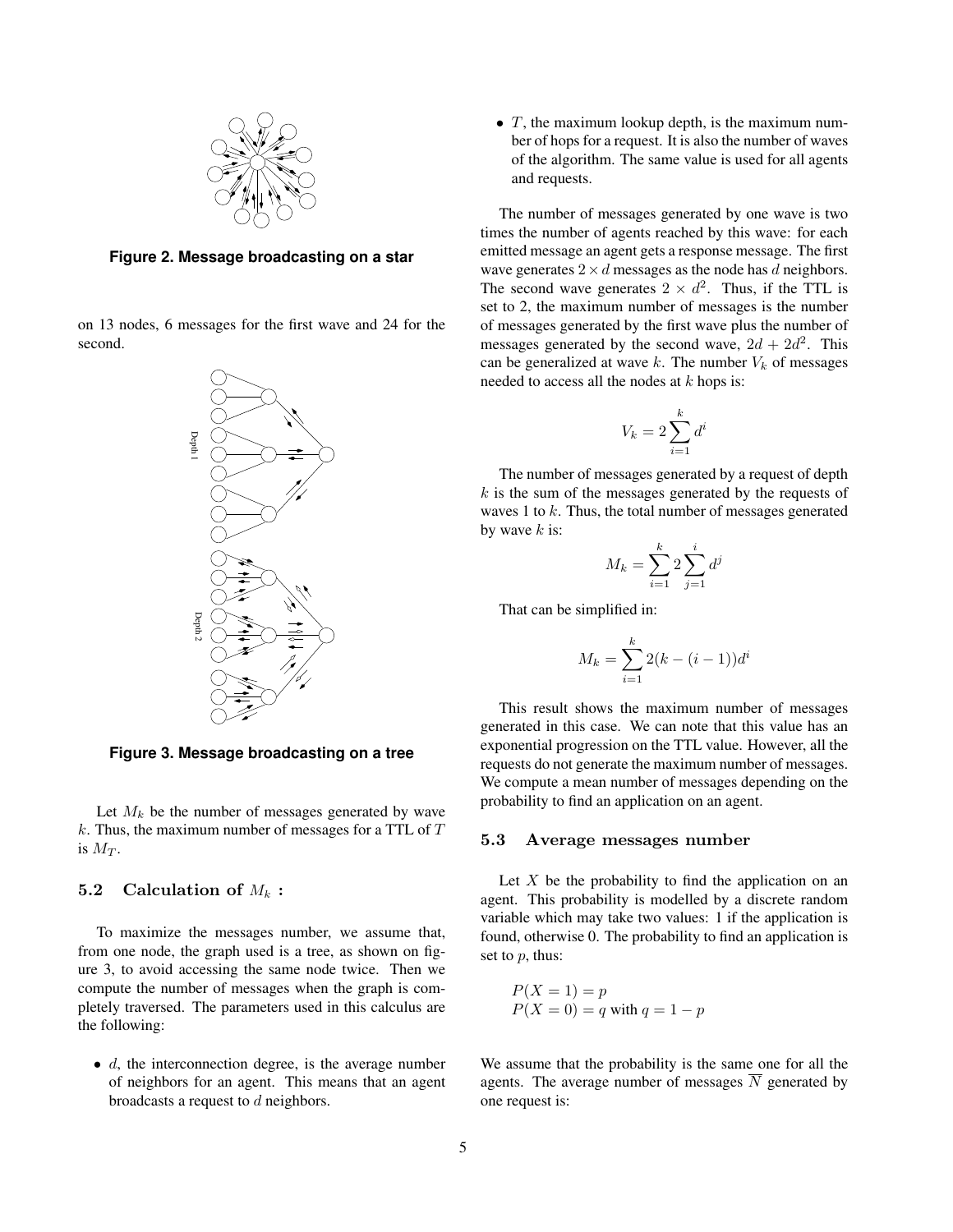$$
\overline{N} = \sum_{k=1}^{T} P(N = M_k) M_k
$$

Where  $P(N = M_k)$  is the probability that the number of messages is equal to  $M_k$ . As  $M_k$  is a discrete variable, the probability is null when this variable is not defined.

When the graph is a tree, their are  $d^k$  agents at level k. So, the probability to find an application at level  $k$  is:

$$
(1-q^{d^k})
$$

The probability to get  $M_k$  messages for a request of depth  $k$  is the probability to find the application at this level. It depends on the value of  $k$  compared to the maximum depth (TTL)  $T$ :

• for  $k < T$ : we did not find it at levels from 1 to  $k - 1$ but we did at level  $k$ :

$$
P(N = M_k) = (1 - q^{d^k}) \prod_{j=0}^{k-1} q^{d^j}
$$

• for  $k = T$ : no application were found until level  $T - 1$ 

$$
P(N = M_k) = \prod_{j=0}^{k-1} q^{d^j}
$$

Thus the average number of messages for a TTL of  $T$  is:

$$
\overline{N} = \sum_{k=1}^{T} P(N = M_k) \sum_{i=1}^{k} 2(k - (i-1))d^i
$$

#### 5.4 Example

In this example, we calculate the average number of messages generated by a request on figure 3, by using the previous result. The interconnection degree is  $d = 3$ , the max lookup depth is  $T = 2$  and the probability to find the application on an agent is  $p = 0.2$  ( $q = 1 - p = 0.8$ ).

The request may be satisfied either at a depth of one or two:

$$
\overline{N} = \sum_{k=1}^{2} P(N = M_k) M_k
$$

$$
\Rightarrow \overline{N} = P(N = M_1) M_1 + P(N = M_2) M_2
$$

The number of messages generated at level 1 is:

$$
M_1 = \sum_{i=1}^{1} 2(1 - (i - 1))3^i \Rightarrow M_1 = 6
$$

And the probability to get 6 messages is:

$$
P(N = M_1) = (1 - (0.8)^{3^1}) \prod_{j=0}^{0} (0.8)^{3^j}
$$

$$
\Rightarrow P(N = M_1) = 0.488
$$

The number of messages generated at level 2 is:

$$
M_2 = \sum_{i=1}^{2} 2(2 - (i - 1))3^i \Rightarrow M_2 = 30
$$

And the probability to get 30 messages is:

$$
P(N = M_2) = \prod_{j=0}^{1} (0.8)^{3^j} \Rightarrow P(N = M_2) = 0.51
$$

So, in this case, we have an average of 14.34 messages per request for a TTL of 2:

$$
\overline{N} = 6 \times 0.488 + 30 \times 0.51 = 18.24
$$

Using these results, we can calculate the average number of messages generated by one request and, with this number, we can calculate the consumption of resources in the agents network. For instance, we may calculate the network throughput or the CPU power consumed by the agents. Let assume an overlay network is composed of several agents interconnected with an average degree of 3. If all the agents have the same behavior then one agent will generate an average of 18.24 messages per request. Now, if we assume that an agent emit an average of 10 requests of 1 Kbyte per second, then the number of messages generated by one agent is 182 and the network consumption is 1.42 Mb/s just for application lookup!

However this result is an average value for the consumption of the resources and it does not take several parameters or configurations into account. The model used to get this result assumes that all the nodes have the same characteristics and the structure of the overlay network is regular (a tree). A more general model would lead to a too complex modelling. For instance, the given equation does not take into consideration links between nodes of the same depth. The use of these links will increase the number of messages for the same interconnection degree. Nevertheless, if we integrate these links in the equation, to be more precise, the equation will depend on the network structure and it will not be the same for all the nodes.

So, to better understand the behavior of the lookup algorithm we need to simulate it step by step. This allows the study of more realistic scenarios and exhibits the performances depending on the parameters.

# 6 Simulation

We want to exhibit through this simulation the limits of an overlay network and its dependence on parameters such as the interconnection degree of the graph or the maximum depth of request forwarding in the lookup algorithm.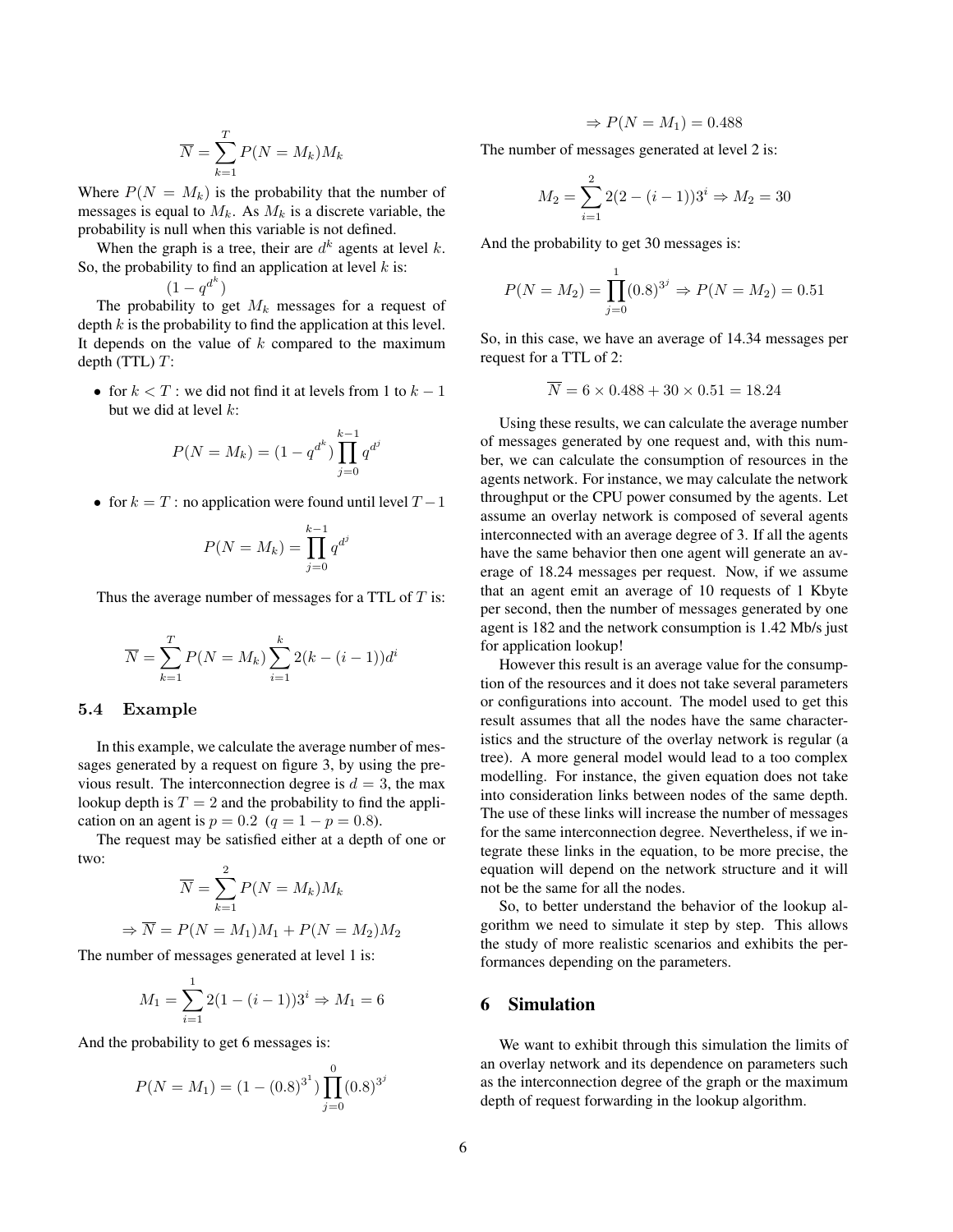To simulate the algorithm execution, we use the Sim-Grid simulator [4, 12]. This simulator provides a core of functions to simulate distributed applications in heterogeneous environments. These functions are used to develop a specific simulator. Some basic entities provided by Sim-Grid are hosts, tasks, processes and channels to exchange messages. Code may be assigned to processes to implement algorithms. A platform file gives all the characteristics of the platform used: cpu number and speed, links latency, throughput and interconnections. Our implementation is based on SimGrid 2.9.

In the case of the lookup algorithm, agents are simulated by processes executing the algorithm on a host. The interconnections between agents, the overlay network, are simulated by links. The requests are sent through messages on these links. When an agent receives a request it activates a task to handle it.

Applications are recorded in agents. Several servers which provide the same application may be recorded in the same agent. So the agents just record the different application types as application offers. Before the simulation the application offers are statically distributed among the agents. Then, on a lookup request, an agent searches in its repository if it recorded this application. If the offer is present, then the agent creates an evaluation task. This task simulates an evaluation of the application offer as execution performances of the server or properties checking.

The SimGrid simulator uses a platform description file to generate the links between hosts. This platform file gives a list of every existing link between nodes. Because the size of the interconnection graphs is too big to be defined by hand when the number of nodes exceeds few hundreds and to generalize our results on different graphs, the interconnection definition is based on general characteristics and, thus, it is not limited to one particular graph. Characteristics we are interested in are the number of hosts, the interconnection degree of the hosts and the type of graph (random, grid, shuffle-exchange, etc.). To generate graphs depending on these characteristics, we developed a generator which produces graphs depending on properties given in parameters. This graph generator allows to define links properties: throughput and latency. All the links have the same properties. The same configuration file sets the hosts (agents) properties as cpu speed, duration to process and evaluate a request.

As said before, using the defined graph, we distribute the application offers among agents. As the size of the graph may grow up to several hundreds of hosts, this distribution cannot be done by hand and we use a statistic distribution. This distribution depends on two parameters: the number of different application types and the number of application instances per type.

The last parameters given for a simulation define the

lookup algorithm and the requests properties. For the lookup algorithm, the maximal depth for stopping a broadcast (TTL) and the maximum number of offers returned on a request can be given. For the requests, the properties are the number of requests handled during a simulation, their distribution among the hosts and their arrival rate law (random or uniform).

The result of the simulation is observed through output values. These output values are periodically captured and stored in results files. The observed values are:

- number of requests at a time: this value gives the load of the agents network according to time.
- number of researches at a time: this value gives the number of requests that are in the evaluation process of the hosts. These requests do not use the network for the moment but they will do it as soon as they will be finished with the evaluation process.
- number of messages at a time: this value gives the number of messages that are currently on the links. This gives a accurate value on the current network load .
- number of messages per request: this value gives the number of messages generated by each request.
- duration of a request: the time between the creation of the request on a host and its termination.
- ratio of satisfied requests: this value is expressed in percentage. As some requests may not find an application offer corresponding to their request, this value gives the ratio between satisfied requests and not satisfied requests.

#### 7 Results

In this part, we present results we got with different simulations. The first characteristic we exhibit is the idea of "lookup throughput". By lookup throughput, we mean the number of requests managed by the agents or rather the request arrival rate supported by the network without being overloaded.

# 7.1 Lookup throughput

Figure 4 shows the number of requests in the agent network for different arrival rates ranging from 1.5 ms to 3 ms (mean time between two requests) in a network of 100 agents. The links throughput is set to 1 Mb/s and the cpu consumption in an agent for one request is 1 ms. There is 100 offers available in the agent network with 10 different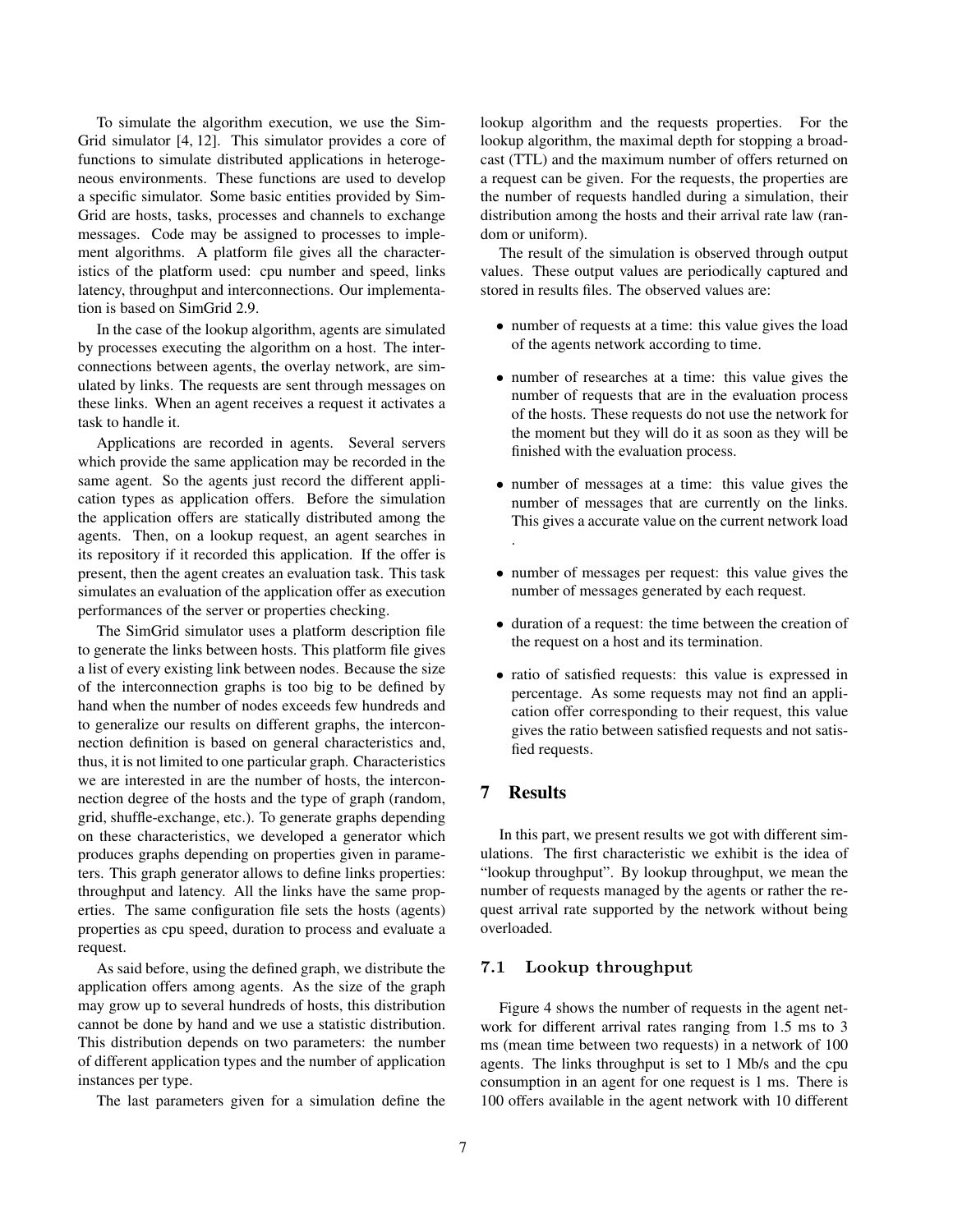

**Figure 4. Number of requests (1)**

types of application. Thus, on very agent, the probability of finding an application is 0.1.

On the figure it is rather obvious that an arrival rate of 1.5 ms will saturate the agents network and that an arrival rate lower than 2.5 ms can be easily supported. However, for arrival rates between these two values more details are needed. For instance, when the arrival rate is set to 2 ms, the curve slowly goes up which seems to indicate a saturation of the network . To define more precisely the threshold of saturation, we used a shorter range of arrival rate variations.



**Figure 5. Number of requests (2)**

Figure 5 gives more precise indications on the network saturation for uniform arrival rates ranging from 2 ms to 2.5 ms. On this figure the difference between saturated and unsaturated curves is less obvious. We can note that, in a first phase, the number of requests grows. Then, according to the arrival rates, the value seems to stabilize for arrival rates greater or equal to 2.2 ms. For 2 ms, the value indicates a saturation but for 2.1 ms it is not possible to decide if there is a saturation or not: the network is in an unstable state. Since the network goes through an unstable state between arrival rates that do not saturate the network and arrival rates that clearly overload it, we can conclude that defining a metric to precisely set the lookup throughput is mandatory.



**Figure 6. Intervals for stability**

To characterize the lookup throughput we need to define a criterion based on the number of requests, such as this lookup throughput is defined by the maximum threshold where the arrival rate does not saturate the agents network. As the requests number is dynamic and not predictable, there is no absolute threshold that determines if the value is stable or not. So, we have defined a relative criterion based on the evolution of the requests number. We take two intervals in the simulation, as shown on figure 6. The first one is taken at the beginning, after the initialization phase when the network is not filled by requests, and the second is taken at the end, before the finalization phase where no more requests arrive. We compute the average number of requests in these two intervals. If the difference of these average values is less than a threshold, the network is considered as stable. It is considered as unstable otherwise.

# 7.2 Network accumulation

To have a better understanding of the reasons of the network accumulation, we have identified the factors that influence the performances of requests processing. The requests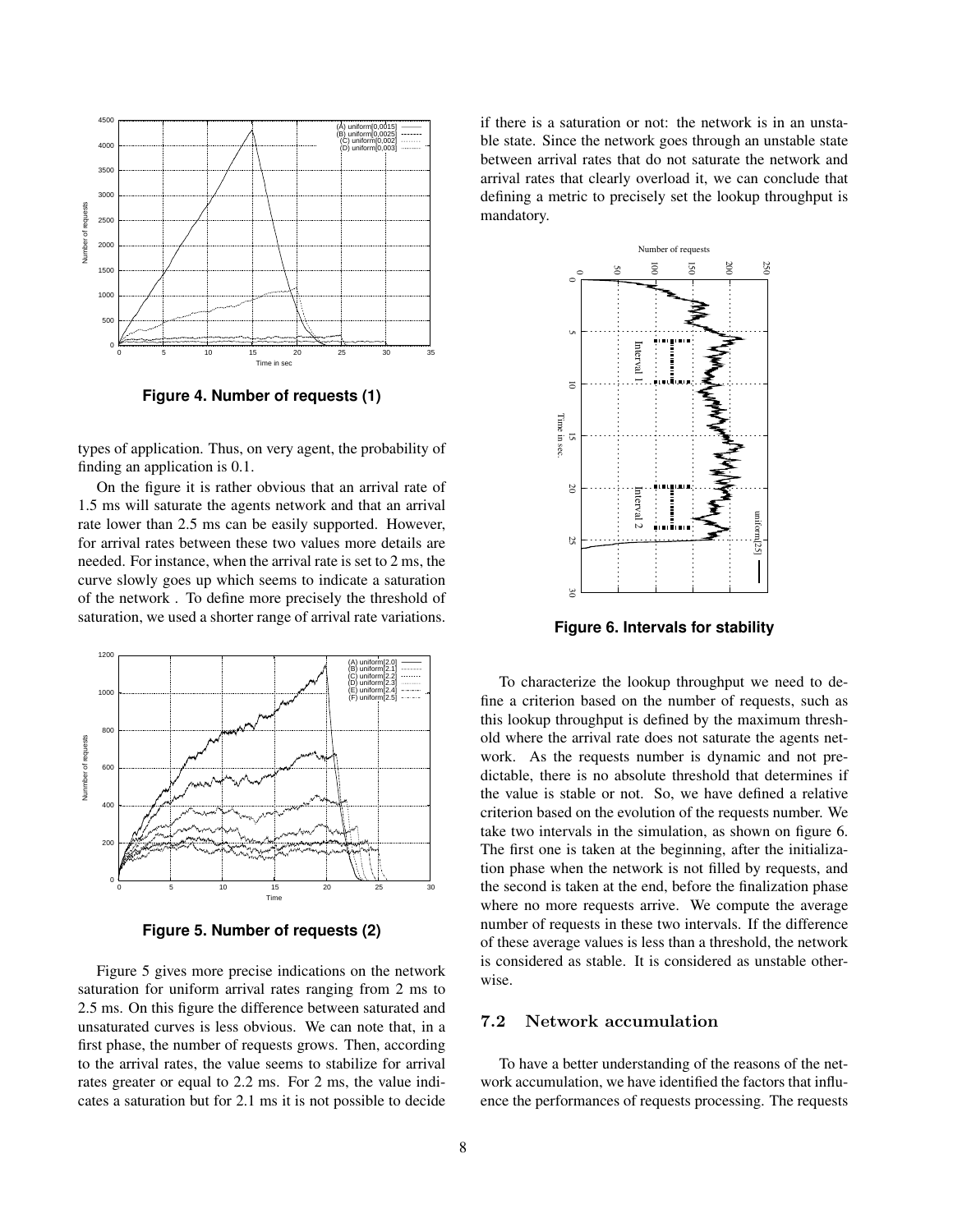

**Figure 7. Number of messages**

completion depends on the resources used by a lookup request: the underlying physical network throughput when the messages circulate on this network, the execution time in agents and the evaluation time spend in servers. We vary these parameters to show their links with request completion performances.

First, we have studied the number of messages in the agents network on figure 7. This figure is very similar to figure 4. This indicates that, at a given time, most of the lookup requests are contained in messages circulating on the network. So, the accumulation of requests is actually in messages on network links. This was also confirmed by observing the number of on going evaluations which is stable over this time. These curves show clearly that the physical network is the bottleneck of the lookup algorithm.



**Figure 8. Requests with no network cost**

To verify this result, we have changed the links parameters to suppress the message exchange cost. In figure 8, the network latency was suppressed and the link throughput

(physical network) was set to 100 000 Mbs. On this figure, we can note that the agents network throughput raises significantly up as a request arrival rate of 0.09 ms does not overload the network. This proves that the physical network throughput is the critical resource needed by the lookup algorithm.

Note that another accumulation of request arise in the agents network for arrival rates above 0.09 ms. This accumulation is due to agents processing of requests and the limited computing resource: a processor is not infinitely fast. The mean cpu consumption time is set to 1 ms per request. This was checked by giving no cost to request processing. In this case, the number of requests in the agent network is constant over the time and directly depends on the request arrival rate.

#### 7.3 Influence of network throughput

To characterize the influence of the physical network throughput on the agents network capacity, we determined the request arrival rate which verifies a stable state (using the criterion introduced in section 7.1). This request arrival rate was determined for a given number of agents (100, 500, 1000, 1500, and 2000) and for different network throughputs. The results are given in figure 9. On these curves we can see that the number of requests in the agents network linearly depends on the network throughput. For example, with 2000 agents, when the network throughput increases from 50 Kbs to 0.5 Mbs, the number of requests increases from 5000 to 50000. The figure also shows that the lookup throughput linearly depends on the agents number for the tested network throughputs. This means that the lookup algorithm scales well in this context. Nevertheless, it is important to note that all the experiments were done with a lookup depth of 2 and a probability to find an application of 0.5 and that the results are highly dependent on these values. It is obvious that, as the lookup depth increases, the number of requests raises up and that this number raises down when we increase the probability to find an application.

An important remark is that the first measurements were done with 1 Mbs of network throughput. The results show that, in this context, an agent is able to handle about 4.5 requests per second without overloading the network. However, this means that, to handle 4.5 requests per second per agent, we use 1 Mb of network throughput that is rather large just for applications lookup. This result does not correspond to the one given by theoretical calculation in 5.4. All reasons that may be invoked show the difference between theory and practice: the network is here not regular and the computing time on agents has not been taken into account.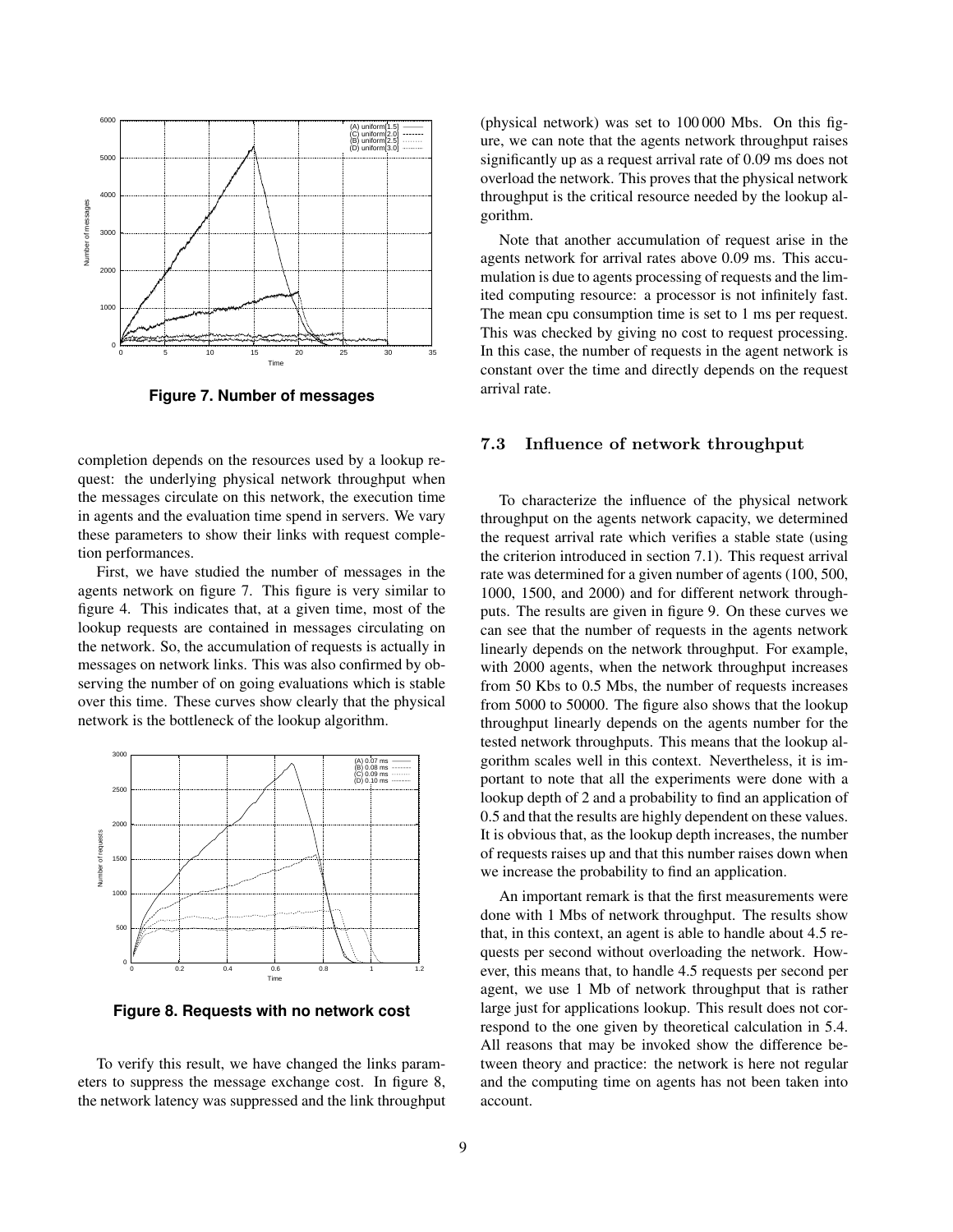

**Figure 9. Network throughput**

7.4 Influence of Time-To-Leave value



**Figure 10. Requests Number with TTL**

In the previous results, the TTL value was set to 3. The TTL value sets the hop count, or depth, where messages are not more forwarded to neighbors. It is obvious that this parameter has a great influence on the network load as the number of messages generated by one request depends on it. Figure 10, gives the results obtained when TTL varies from 2 to 6 in a hundred nodes network. Note that on a tree with an interconnection degree of 3, a request reaches at most 81  $(3<sup>4</sup>)$  nodes with a TTL of 4 and all the network with a TTL of  $5(3^5 = 243)$ . For this reason, curves for a depth 5 and 6 are very close. The difference between curves  $(B)$  and  $(C)$ confirms the influence of the TTL value. In this experiment the probability to find an application is 0.2. In this case, the agent has a good probability to find an application offer in two waves. However, TTL above 2 have an influence on the load of the agents network. This can be explained by the random choice of the graphs. Other experiments done with a probability of 0.5 shows that the application offer is found without generating much messages and the agents network is not overloaded whatever TTL we use.

# 8 Conclusion

In this article, we study the throughput of a network of agents for a lookup algorithm. The context and properties of the lookup algorithm are slightly different of classical lookup algorithm. Our context is the context of application based grids where clients look for application types and performances. In this context, applications cannot be simply recorded in a centralized repository for two reasons. First, applications are structured by administrative domains where people need to keep control on the applications use. Second, clients choose the executing server for the application according to an evaluation of their performances. This performance evaluation needs to access the server to use dynamic data.

The algorithm used is based on a simple multi-waves broadcast. We did not have the intention of finding the best algorithm but we rather wanted to test the network of agents capability to handle requests. First, we give the theoretical limit for the lookup network throughput by calculating the maximum number of messages generated by one request. But the result is complex and is limited to regular networks as trees. Then, we simulated the network and pointed out that the lookup throughput mainly depends on the physical network throughput rather than on the execution time on each node and that the lookup algorithm is very network consuming.

Note that, all these results may also be applied to certain classes of peer to peer systems for requests broadcasting. In the case where pair may not look for resources available in the network but rather broadcast administrative informations. In both cases, the underlying network is an overlay network. Our results give interesting information on the cost and the limited capabilities of an overlay network to support broadcast.

To follow this work, we are improving the algorithm performances by implementing offer caches that record previously found offers on agents. An other improvement of the algorithm is based on the use of proxy-offers broadcasted by agents as described in the Corba Trader specification. We also plan to evaluate more parameters as the overlay network structure. Finally, this example will be used as a comparison base for different broadcast algorithms and structures as described in [8].